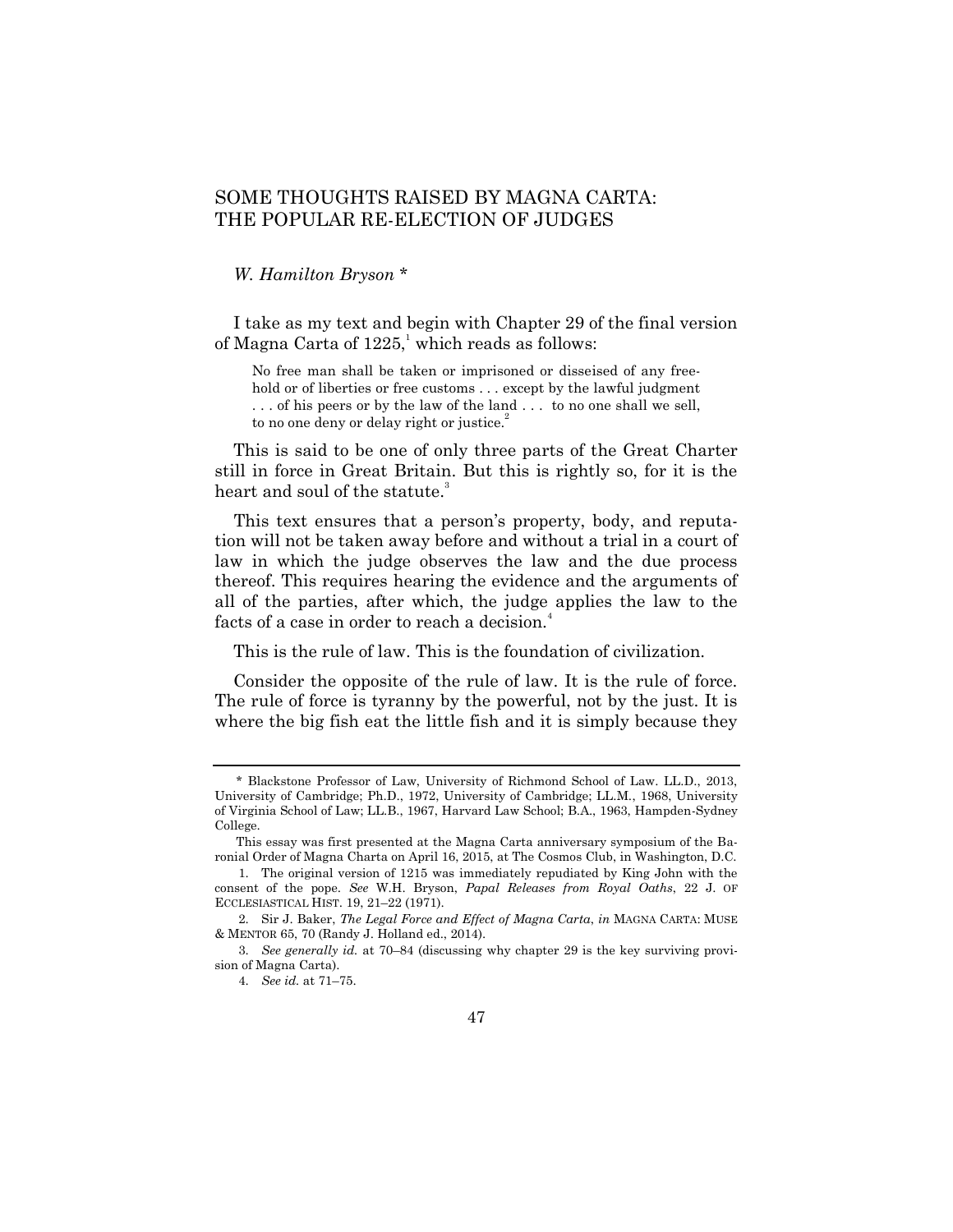can; they have the power to do it. The rule of law is that right makes might. Without the rule of law, there can be no human rights. Human rights are the rights of an individual asserted against everyone else, if needed, such as the freedom of religion and of no religion. By contrast, if might makes right, society slips into anarchy as power moves from one person or group of persons to another. Anarchy is the opposite of freedom for these reasons. I hope that we can agree that anarchy is bad and that the rule of law is good. And I hope that we can agree that the rule of tyrants who are above the law is bad and the rule of law is good.

Consider another opposite of the rule of law. It is the rule of no law, anarchy. Anarchy is where the tyrants who are powerful do whatever they please because they can. It is unpredictable, and, therefore, not even the tyrants are safe. Anarchy is the opposite of civilization.

The rule of law requires access to the courts of law, and Chapter 29 of Magna Carta requires it.<sup>5</sup> The courts enforce the rule of law by putting it into effect by their due process, i.e., procedures for hearing the evidence and arguments of the parties before it. The procedure of the courts is the skeleton of the substantive law; the substance is the muscle of right.

The courts of law cannot function properly to administer the rule of law if they are not independent, independent not only of the political branches of the government but also of the will of the people. Human rights are not to be taken away by popular opinion or votes. Human rights are often unpopular with the majority of the people as well as with tyrants. A popular majority can act tyrannically and sometimes does.

The independence of the judiciary can be destroyed by financial corruption and by political intimidation. The focus of the remainder of my remarks is political control of judges. This is evil because it destroys the ability of the judges to administer the rule of law. Our federal and state constitutions all have checks and balances to prevent, or at least minimize, the political control of the judges. But most states provide for the popular election and reelection of the judiciary,<sup>6</sup> and this power of control has no limita-

<sup>5.</sup> *See id*. at 84.

<sup>6.</sup> *See Fact Sheet on Judicial Selection Methods in the States*, AM. BAR ASS'N, http:// www.americanbar.org/content/dam/aba/migrated/leadership/fact\_sheet.authcheckdam.pdf (last visited Oct. 21, 2016) (noting thirty-nine states total hold partisan, nonpartisan, or uncontested retention elections for trial courts of general jurisdiction).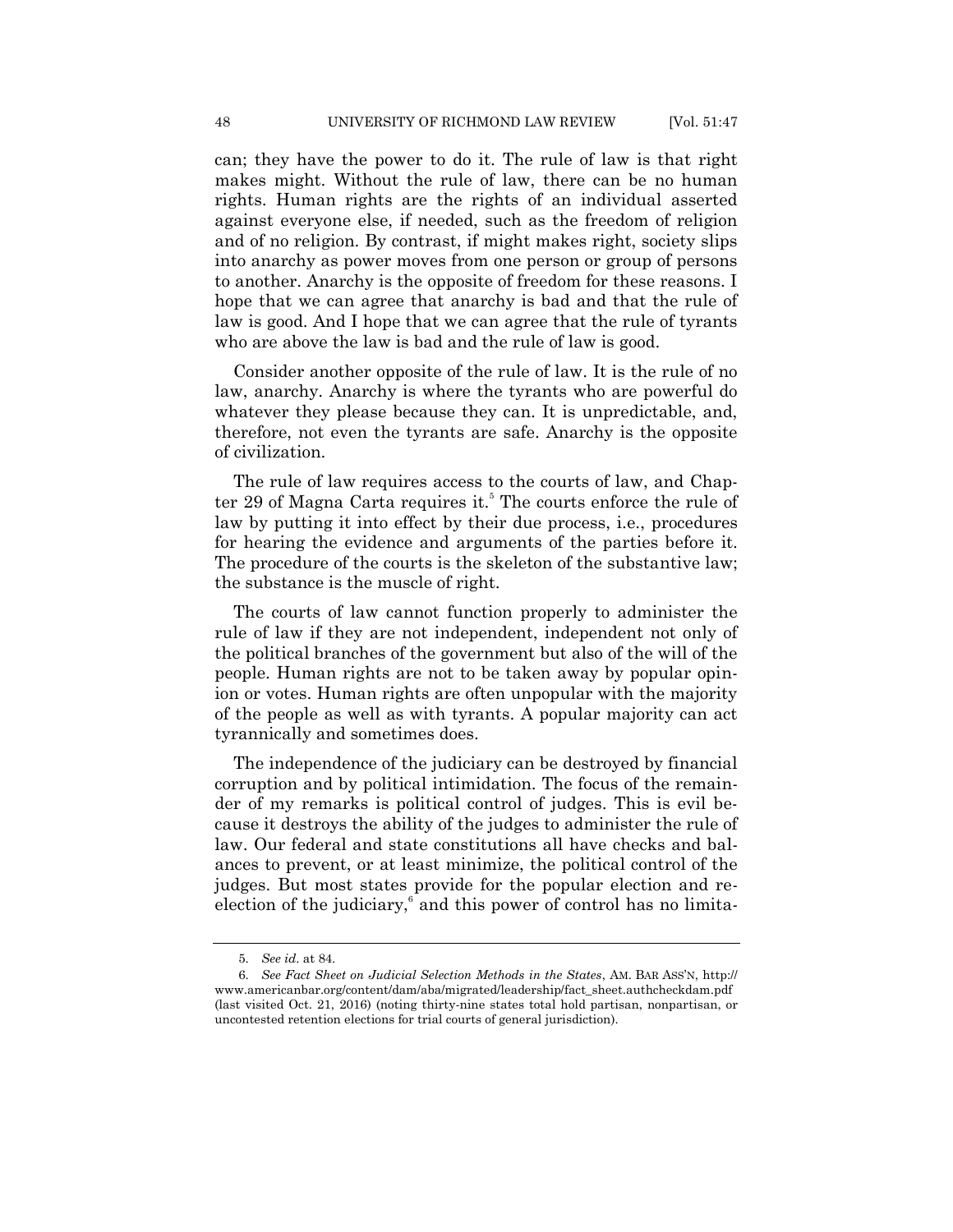tion whatsoever. The abuses come from the power to reelect or not to reelect a sitting judge.

The power of popular election and re-election of judges was not intended to oppress the judiciary. The original idea was that, as we have popular election of the other branches government, so there should be a democratic election of the judiciary as well. Historically, this system worked satisfactorily because, as a matter of professional courtesy, no one ran in opposition to the re-election of a sitting judge. However, since about forty years ago, this convention has no longer been observed.

The sad, shocking result has been the intimidation of judges by the press and by the general public. If a judge's application of the law in a particular lawsuit will cost votes and result in not being re-elected, this strikes at the independence of the judiciary, the foundation of due process and the rule of law.

Here are some examples of why the popular re-election of judges has become an evil thing.

One of the most notorious examples of judicial intimidation by the press was the prosecution of Dr. Samuel H. Sheppard of Cleveland, Ohio, for the murder of his socialite wife.<sup>7</sup> The judge in the case was due for an immanent re-election, and the prosecutor was running for election to a different judgeship.<sup>8</sup> Therefore, both needed the support of the press, and the press corp had decided that the defendant was guilty.<sup>9</sup> The United States Supreme Court eventually set aside of the conviction because the public pressure of the press corp on the judge had denied the defendant his fundamental right of due process in an impartial court of law.<sup>10</sup>

There is another recent United States Supreme Court case that illustrates this problem. In a recent trial in West Virginia, the defendant corporation was ordered to pay the plaintiff \$50 million.<sup>11</sup> The defendant was going to and did appeal to the Supreme Court of Appeals of West Virginia.<sup>12</sup> Before the appeal was to be heard,

<sup>7.</sup> PAUL HOLMES, THE SHEPPARD MURDER CASE 3–8 (1961); CYNTHIA L. COOPER & SAM REESE SHEPPARD, MOCKERY OF JUSTICE: THE TRUE STORY OF THE SHEPPARD MURDER CASE 14–19 (1995); JAMES NEFF, THE WRONG MAN: THE FINAL VERDICT ON THE DR. SAM SHEPPARD MURDER CASE 56–57(2001).

<sup>8.</sup> Sheppard v. Maxwell, 384 U.S. 333, 341–42 (1966).

<sup>9.</sup> *Id*. at 362.

<sup>10.</sup> *Id*. at 362–63.

<sup>11.</sup> Caperton v. A.T. Massey Coal Co., Inc., 556 U.S. 868, 872 (2009).

<sup>12.</sup> *Id*. at 873.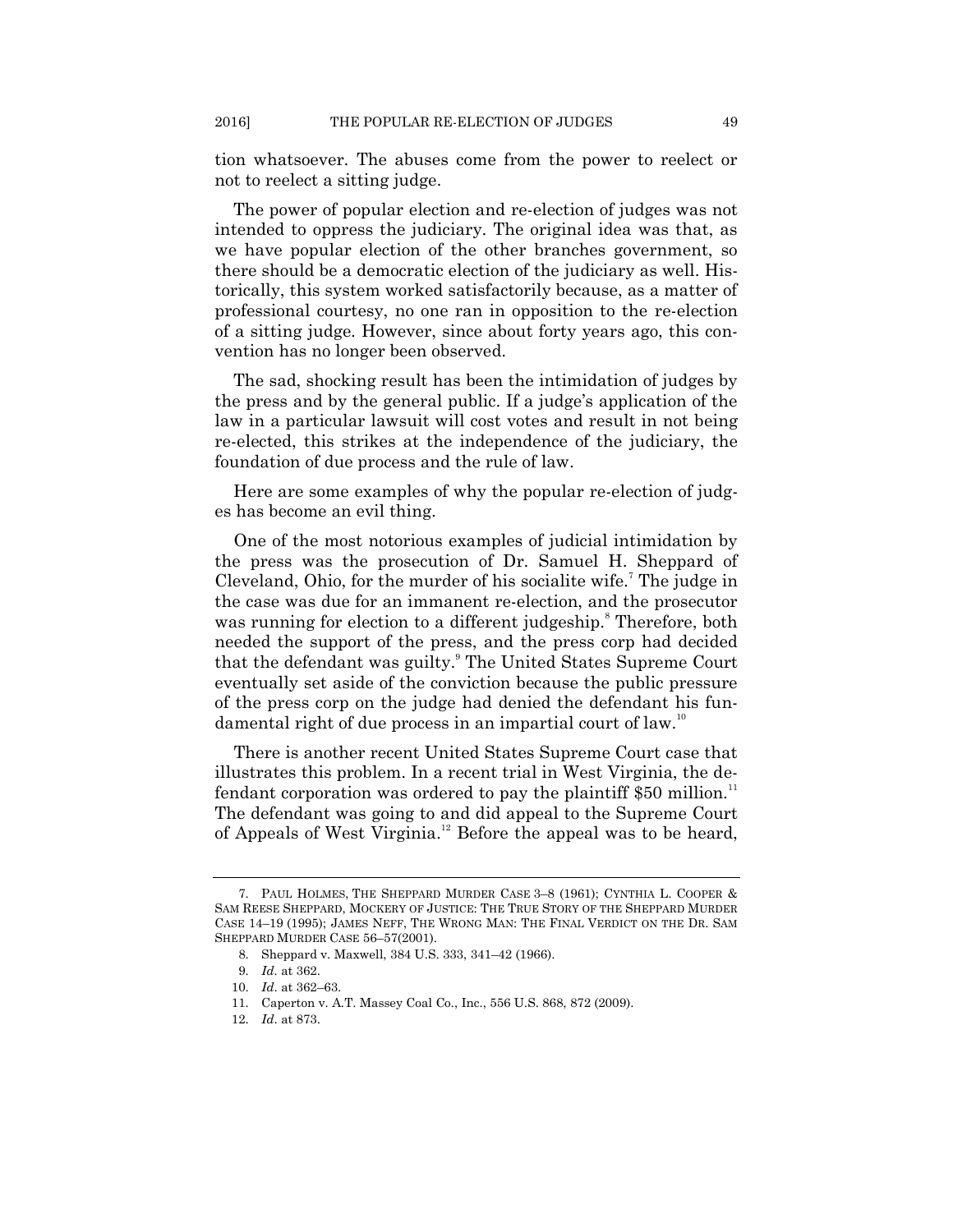one of the justices of that court came up for re-election.<sup>13</sup> A lawyer challenged that justice's retention, running a campaign for his seat on the court. The challenger and his re-election committee received several million dollars from one person, the chief executive officer and president of the defendant-appellant in the case mentioned.<sup>14</sup> This was by far more money than from any other contributor to either judicial candidate and more than from all of the other contributors to both of them. The sitting judge was removed from the bench and the challenger was elected by a small majority.<sup>15</sup> Shortly thereafter, the appeal by the major contributor's company, his employer, came before that court and before that new judge on a request for a reversal. The new judge refused to recuse himself. The court then, on a three to two vote, reversed the \$50 million verdict, the new judge casting the tie-breaking vote to reverse this large verdict and judgment against his benefactor's company.<sup>16</sup> Had he recused himself, the verdict and judgment would not have been reversed. The United States Supreme Court set the West Virginia judgment aside on the ground that the failure to recuse allowed that judge to influence the outcome of the litigation in favor of his financial supporter and denied the appellee due process of the law because it appeared that the court was not neutral.<sup>17</sup> The United States Supreme Court's holding was by a vote of five to four.<sup>18</sup> An appellate court judge from Virginia said to me in a private conversation that she was shocked that it was not a unanimous decision, being such an egregious breach of judicial ethics.

A former student of mine who practices law in Richmond, Virginia, recounted to me that he was trying a case in West Virginia, and, during a recess, the bailiff said that the judge wished to see counsel in his chambers. When they went to see the judge, he asked for a contribution to his re-election fund. My friend refused to name the judge or say what he and the opposing counsel did.

13. *Id*.

<sup>14.</sup> *Id*.

<sup>15.</sup> *Id*.

<sup>16.</sup> *Id*. at 874.

<sup>17.</sup> *Id*. at 889–90.

<sup>18.</sup> *Id*. at 871, 890.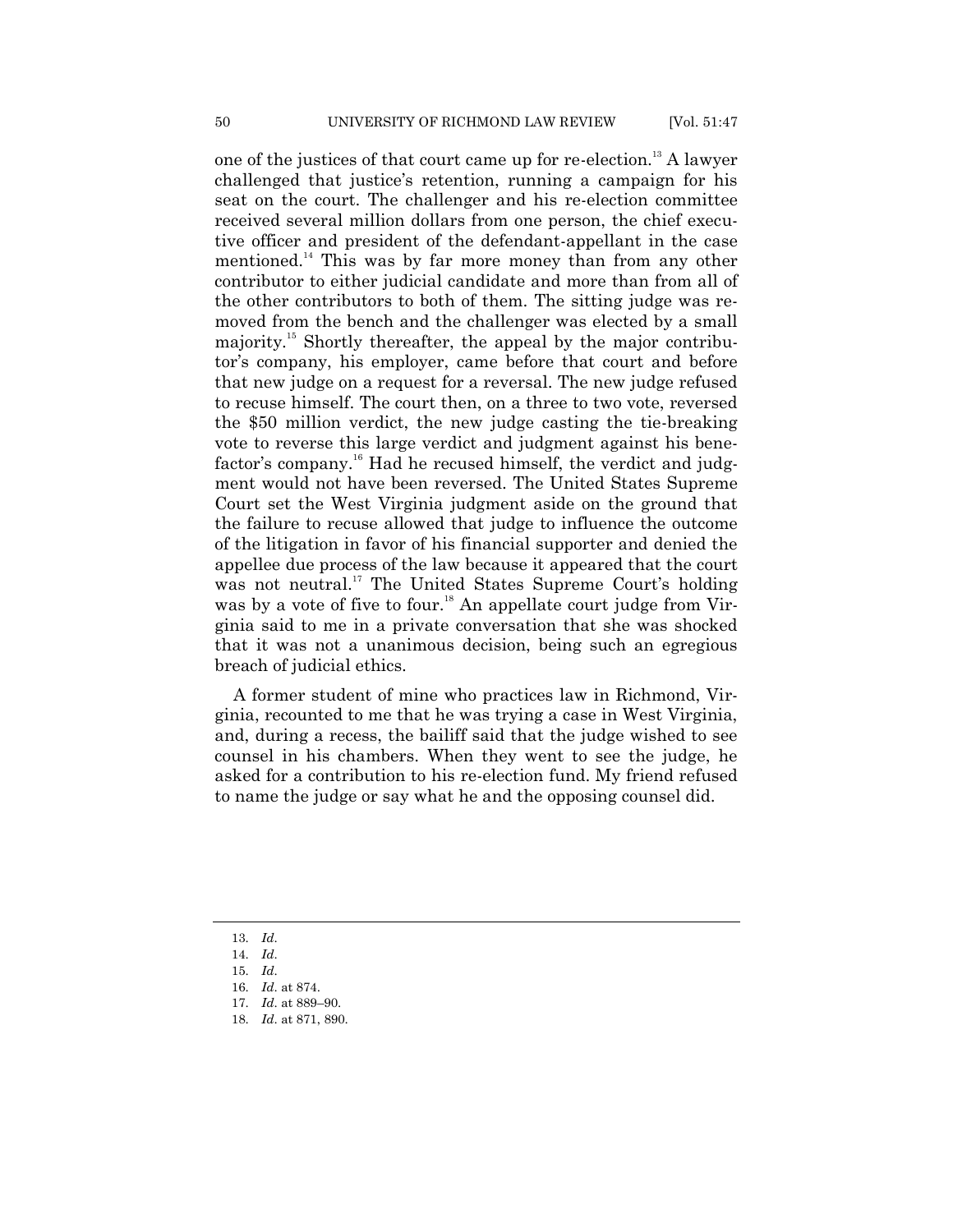Another student of mine from Texas told me that her father was a trial court judge there. In one case, he ruled against a lawyer's motion in a completely routine case, and the lawyer went into a rage and started a campaign to defeat her father's reelection. The ground of the campaign was that he abused his children and was soft on criminals. His daughter, my student, said that this was totally false as to any abuse and, in fact, he sat in a civil court that lacked criminal jurisdiction. However, in spite of the falsehoods, the good judge was not reelected.

When driving through the state of Maryland, one sees huge, expensive billboards urging the re-election of someone as judge of a particular court. One knows that the judge cannot afford to pay for the billboard; so one wonders who did and why. The speculation does not lead to confidence in the judicial system in the state of Maryland.

There was a recent campaign for a judicial position in Maryland near the District of Columbia. One of the candidates campaigned with the promise that, if elected, she would impose the maximum sentence on every person convicted of drunk driving. A very distinguished judge from Northern Virginia opined in a presentation to a meeting of the Richmond Bar Association that, if this judicial candidate were elected, then she must recuse herself from every drunk driving case because she had committed herself to the sentence before hearing argument on its appropriateness. I do not know the outcome of the election, but the campaign promise itself impugned the integrity of the judicial process.

Justice Penny J. White, while a member of the Supreme Court of Tennessee, ruled against the death penalty as applied in a particular case. <sup>19</sup> Her position was highly unpopular with the law and order and victims' rights element of her state; they clearly did not understand the subtle distinctions of the law that Justice White was applying. She was not reelected because of the legal position she had taken, even though she was part of a majority of the judges in the court's decision and her opinion was entirely rational.<sup>20</sup>

<sup>19.</sup> Dan Levine & Kristina Cooke, *Uneven Justice: In States With Elected High Court Judges, A Harder Line On Capital Punishment*, REUTERS (Sept. 22, 2015, 2:00 PM), http:// www.reuters.com/investigates/special-report/usa-deathpenalty-judges/.

<sup>20.</sup> State v. Odom, 928 S.W.2d 18, 33 (Tenn. 1996).